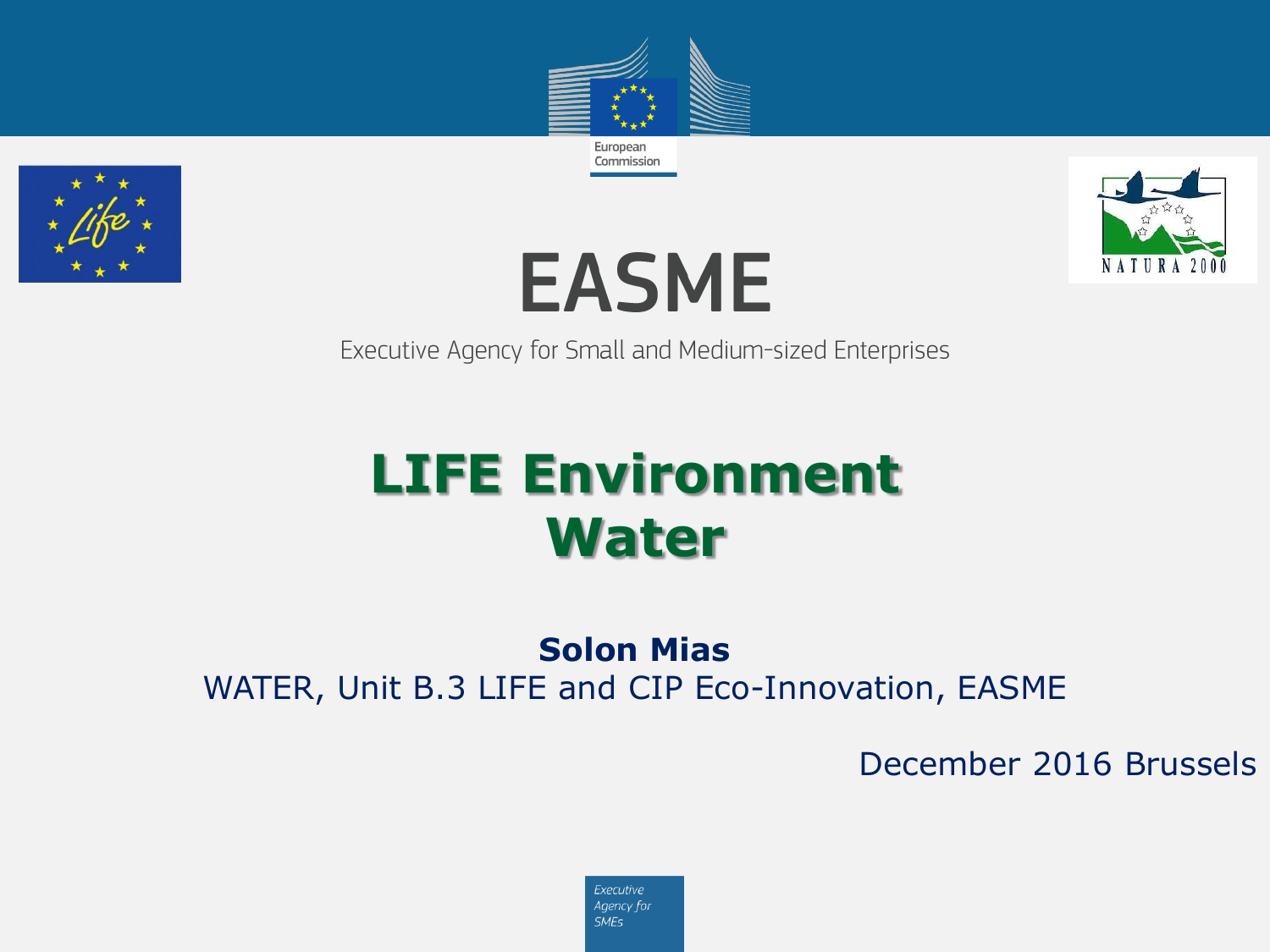

## **LIFE for the Environment**

- **Programme for the Environment and Climate Action**
- Since 1992 **to improve the state of the environment**
- Budget 2014-2020: **€3,456.7 million**
- Key documents: **The LIFE Regulation** 2014-2020 and the **LIFE Multiannual Work Programme** 2014-2017





Executive Agency for **SMFs** 



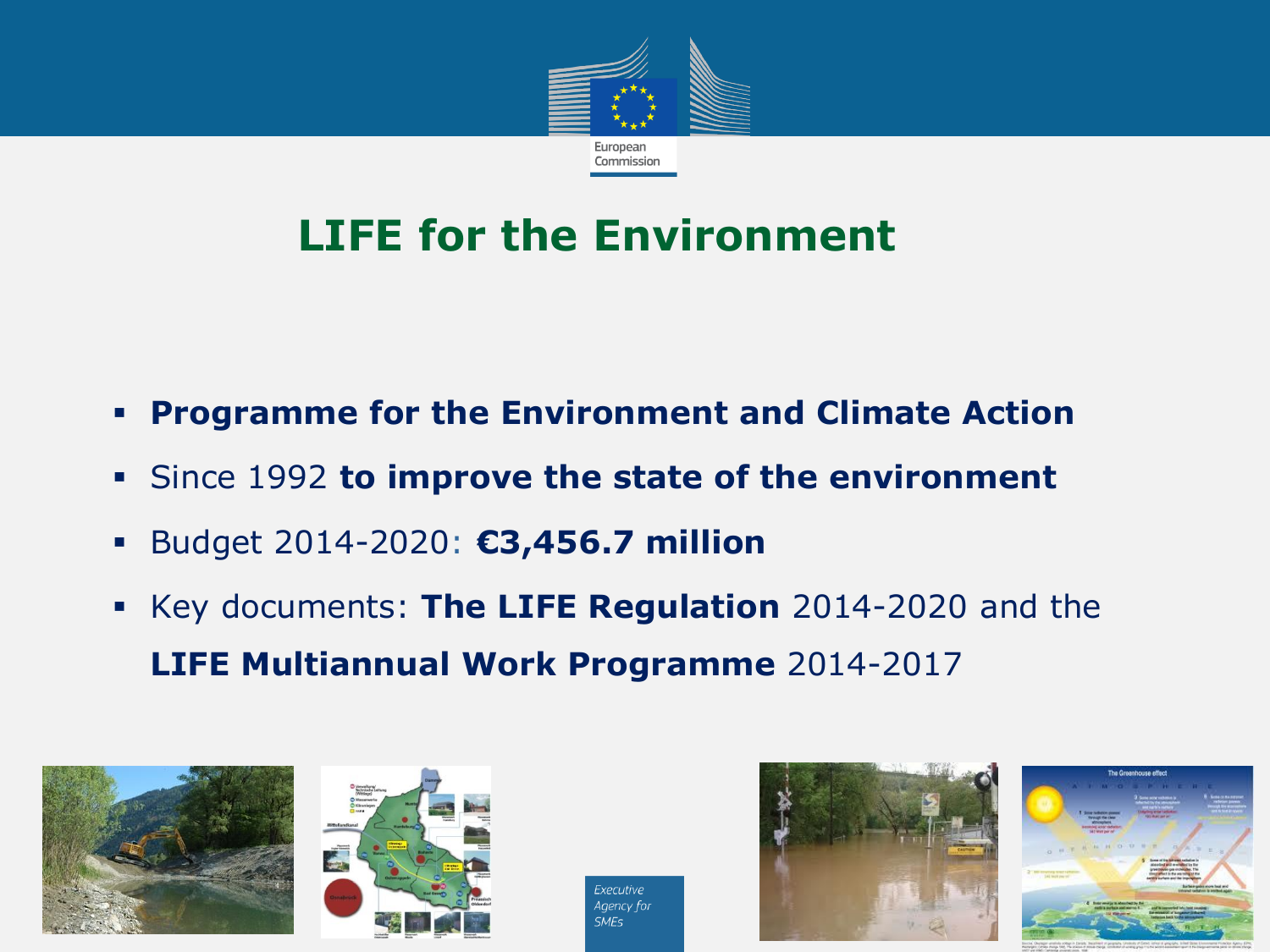

# **LIFE 2014-2020 – Objectives**

- contributing towards a **resource-efficient, low-carbon and climateresilient economy**; protecting and improving the **environment**; maintaining and improving **biodiversity**, ecosystems and, in particular, the **Natura 2000 network**
- improving the development, implementation and enforcement of **Union environmental and climate policy and legislation**
- **integrating and mainstreaming** of environmental and climate objectives into other Union policies
- improving environmental and climate **governance**
- Implementing the **7th Environment Action Programme**



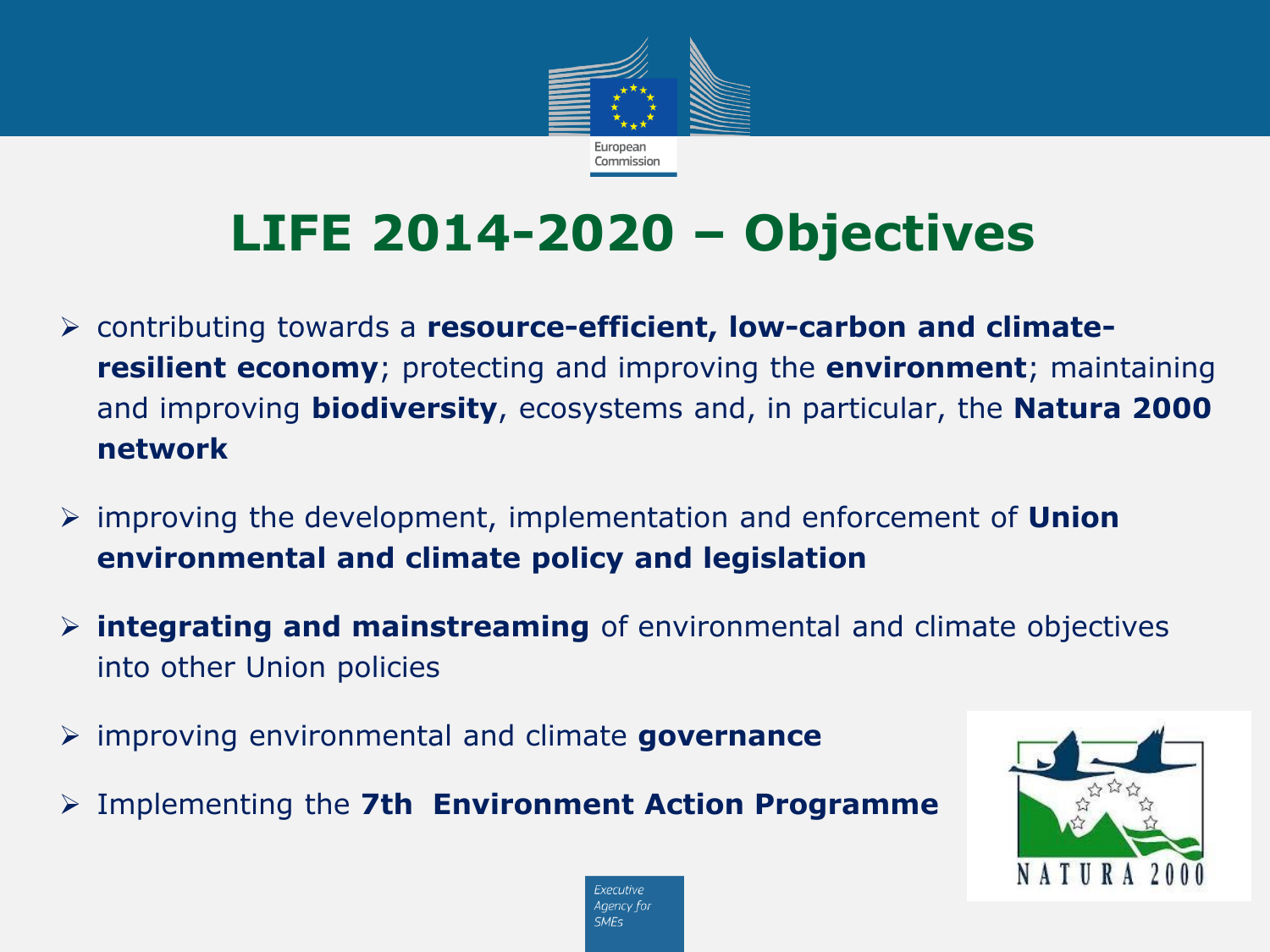

# **LIFE 2014-2020 – Priority Areas**

- **Environment** sub-programme (**2,592.5 Million euros**)
	- > Includes: Environment & Resource Efficiency
- **Climate Action** sub-programme (**864.2 Million euros**)
- **▶ Priorities for Water** area of sub-programme for Environment
	- $\triangleright$  Supporting the implementation of relevant Directives (e.g. WFD, MSFD)
	- $\triangleright$  Roadmap for a Resource-Efficient Europe and the 7th Environment Action Programme
	- $\triangleright$  Activities to ensure safe and efficient use of water resources, improving quantitative water management, preserving a high level of water quality and avoiding misuse and deterioration of water resources.

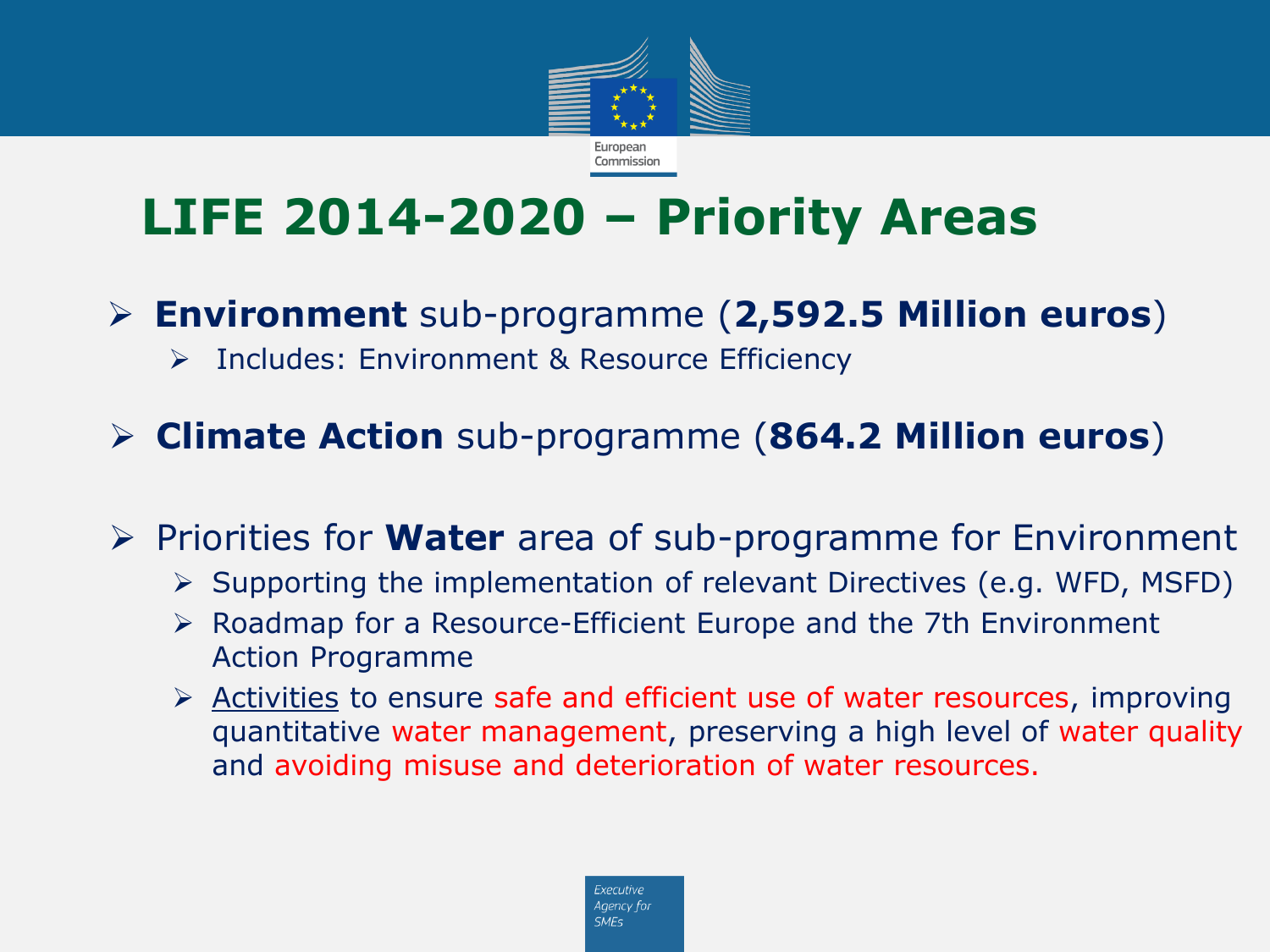

# **Environment WATER topics**

### **Water, floods and drought**

- **Management of nutrients**, organic pollution (human/ agricultural origin) and chemicals
- Re-naturalising water env (river, lake, coastal)

### **Marine and coastal management**

**PEREGO FIGHTER IS EXERGISTE:** pressure of activities on marine environment

### **Water Industry**

- technologies for drinking water and urban WWT
- innovative solutions and/or treatment options regarding recycled/reclaimed water/water supply/reuse and **recovery of resources**

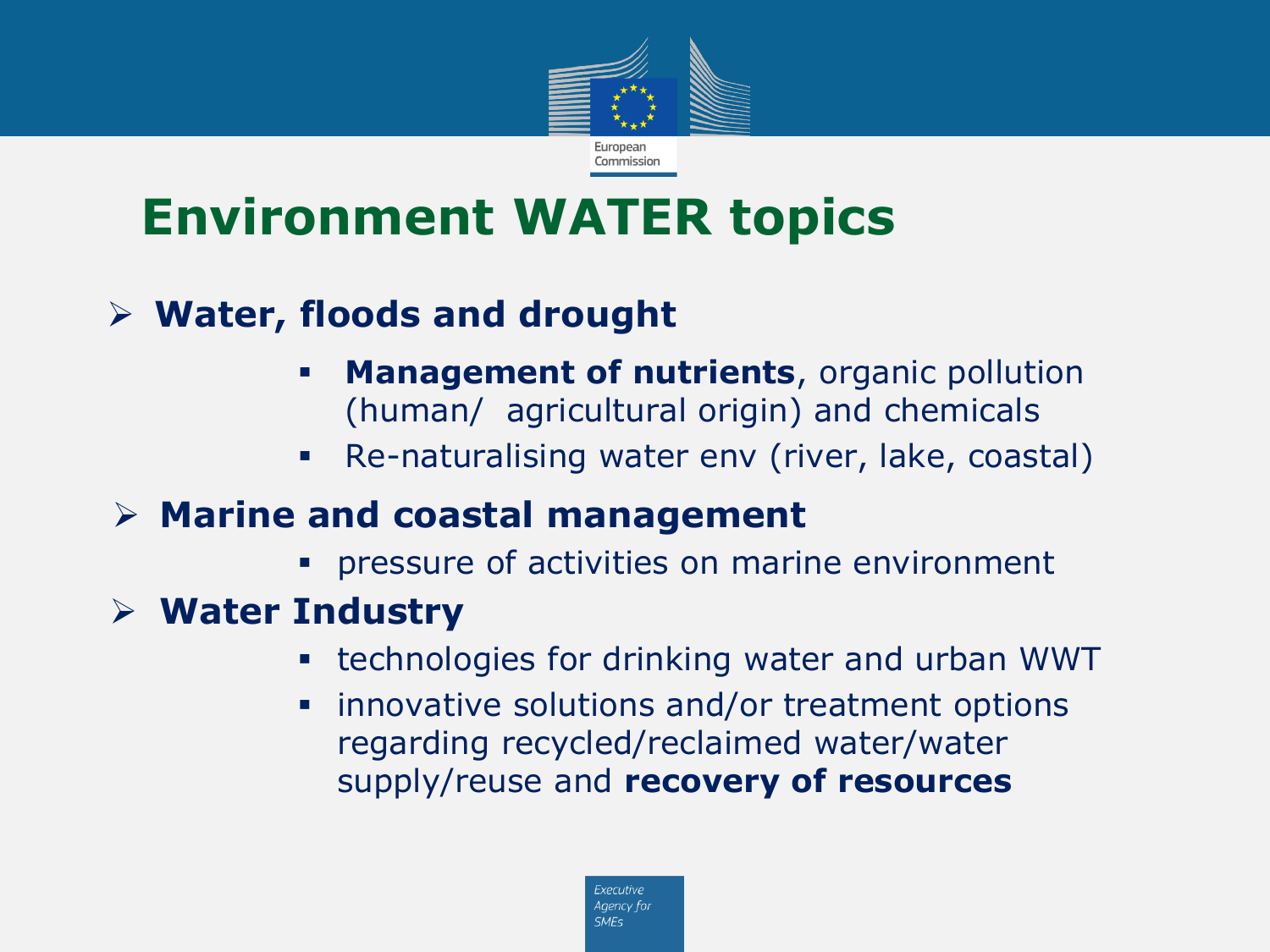### **Full Picture 2014-2015 LIFE Env. WATER**

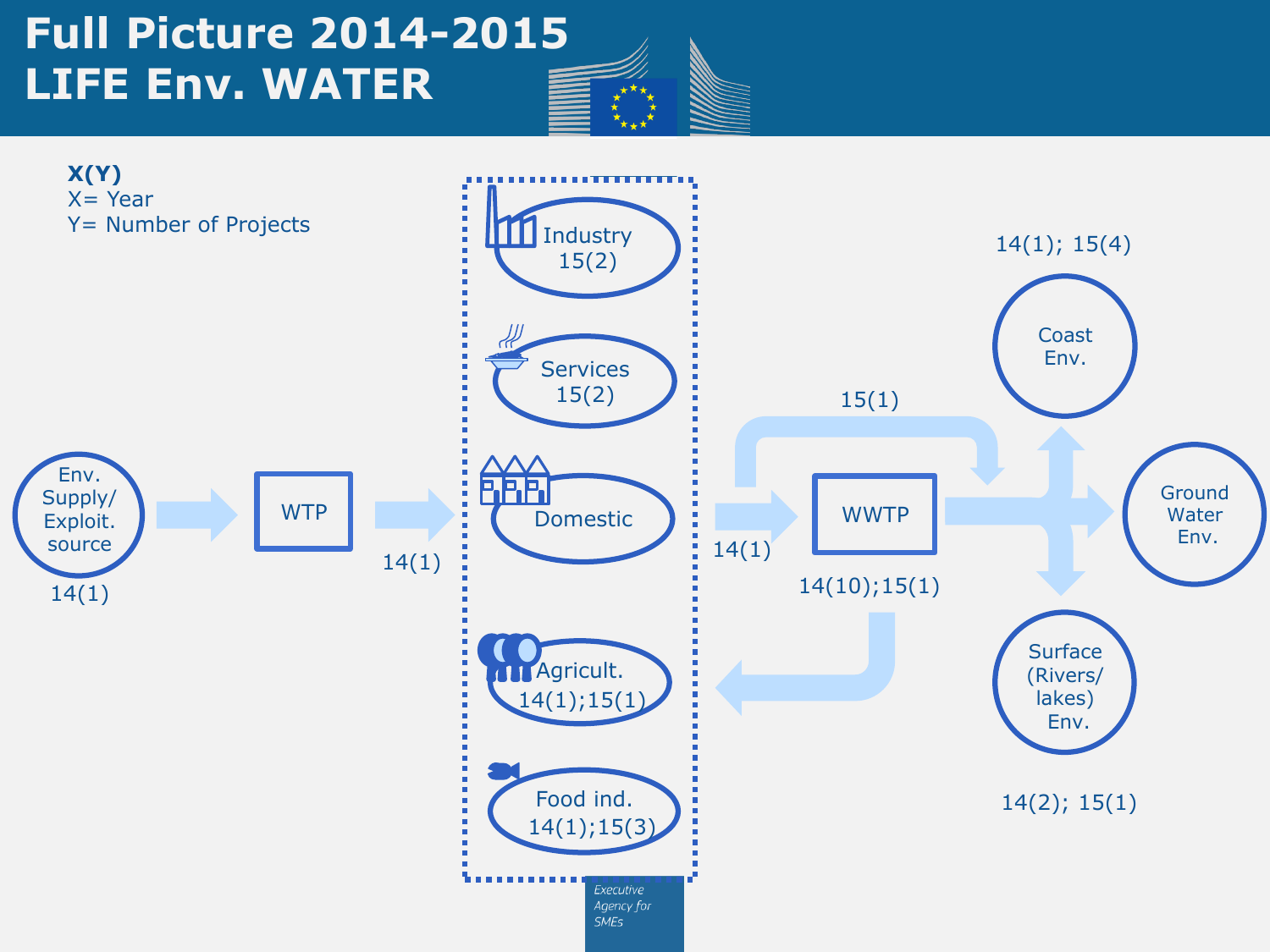

### **LIFE WATER projects in Agricultural**

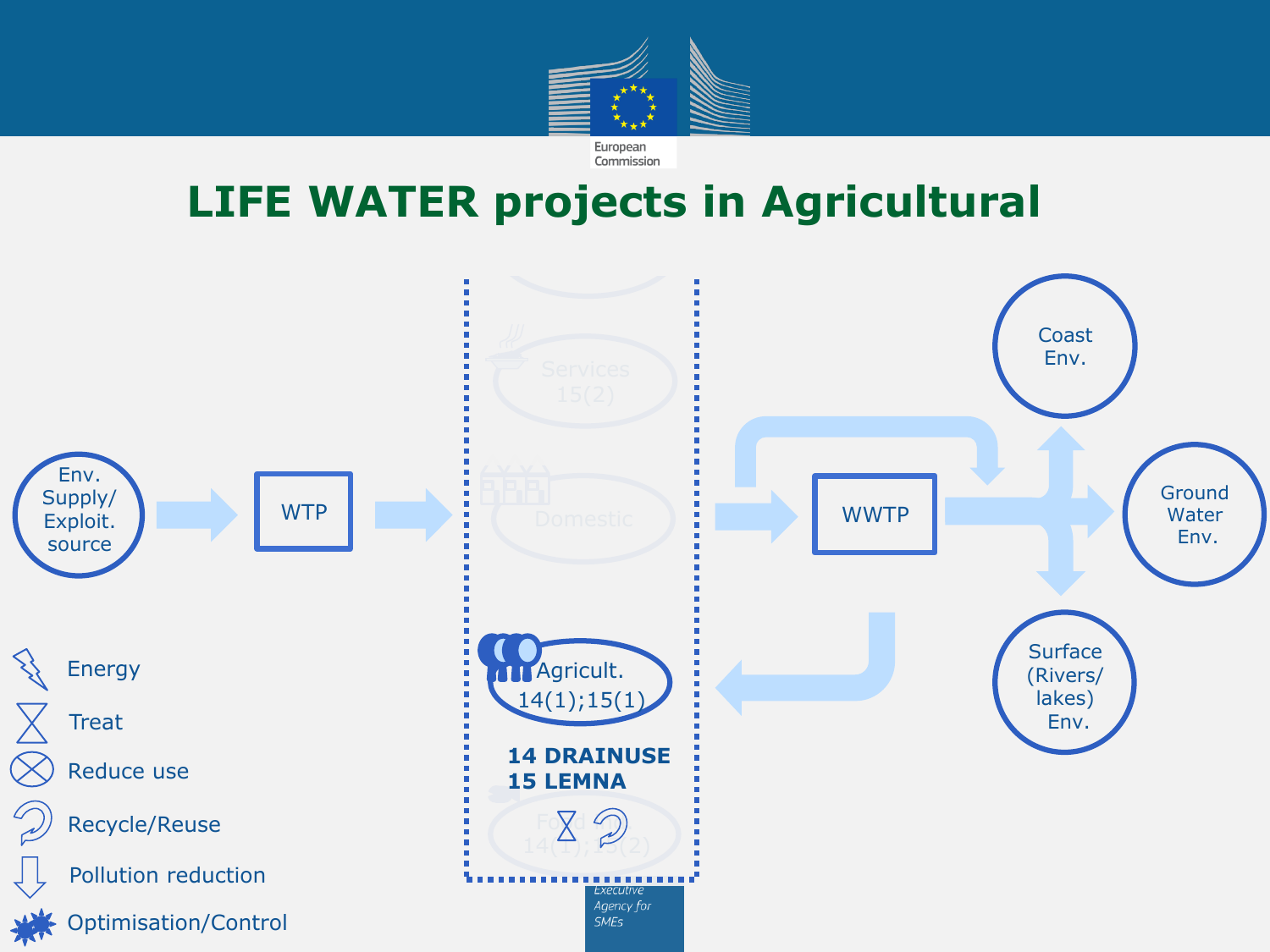

## **LIFE WATER projects in Agricultural**

Water – Reuse **Agriculture** 

#### **14 DRAINUSE**

A full re-circulation system for soilless culture in the Euro-Mediterranean region

A pilot system will be tested for in tomato plants for collecting drainages coming from the normal irrigation, disinfect them and adjust nutrients, pH and elec. conductivity with the purpose of making drainages re-usable for a new irrigation cycle.

## Water – Reduce pollution

#### **Agriculture**

### **15 LEMNA**

Reduce pollution of water bodies from agricultural and livestock manure by removing nutrients.

Demonstrating a duckweed plant technology for nutrient (N and P) recovery from manure streams thus improving nutrient management and reducing environmental impacts of animal farming on water bodies (e.g. eutrophication).

Executive Agency for **SMFs**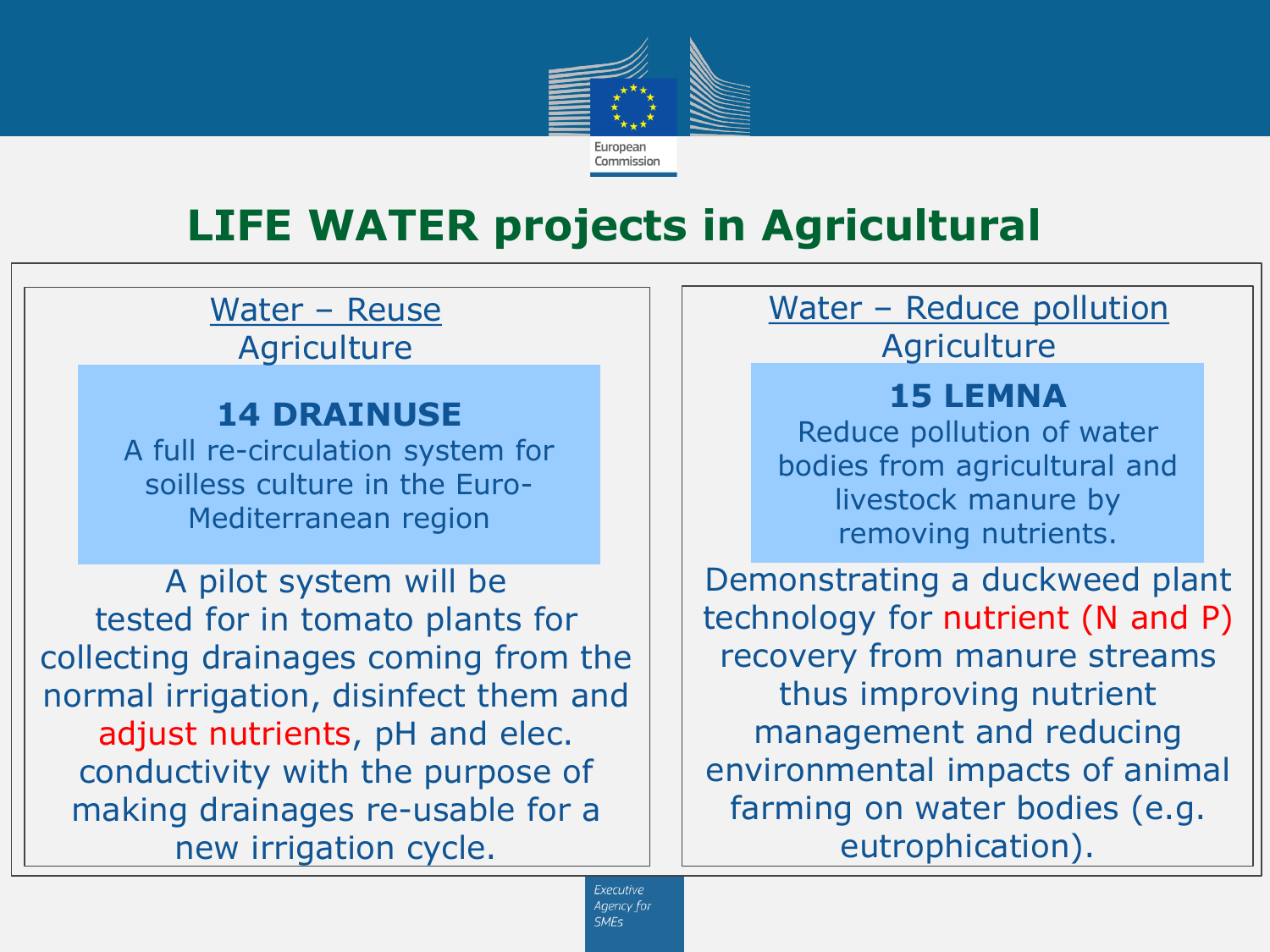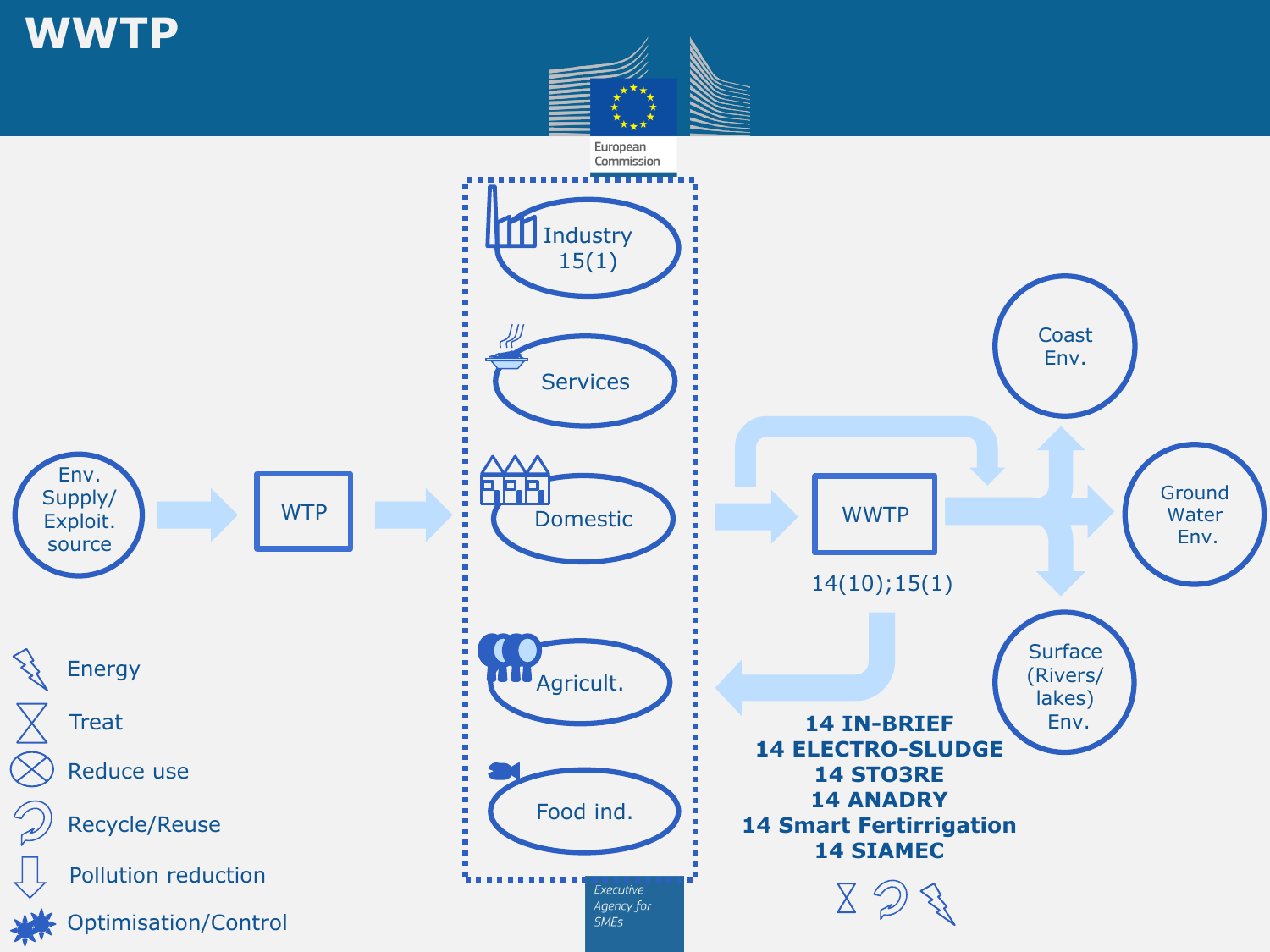

### **LIFE WATER projects WWTP & Agricultural**

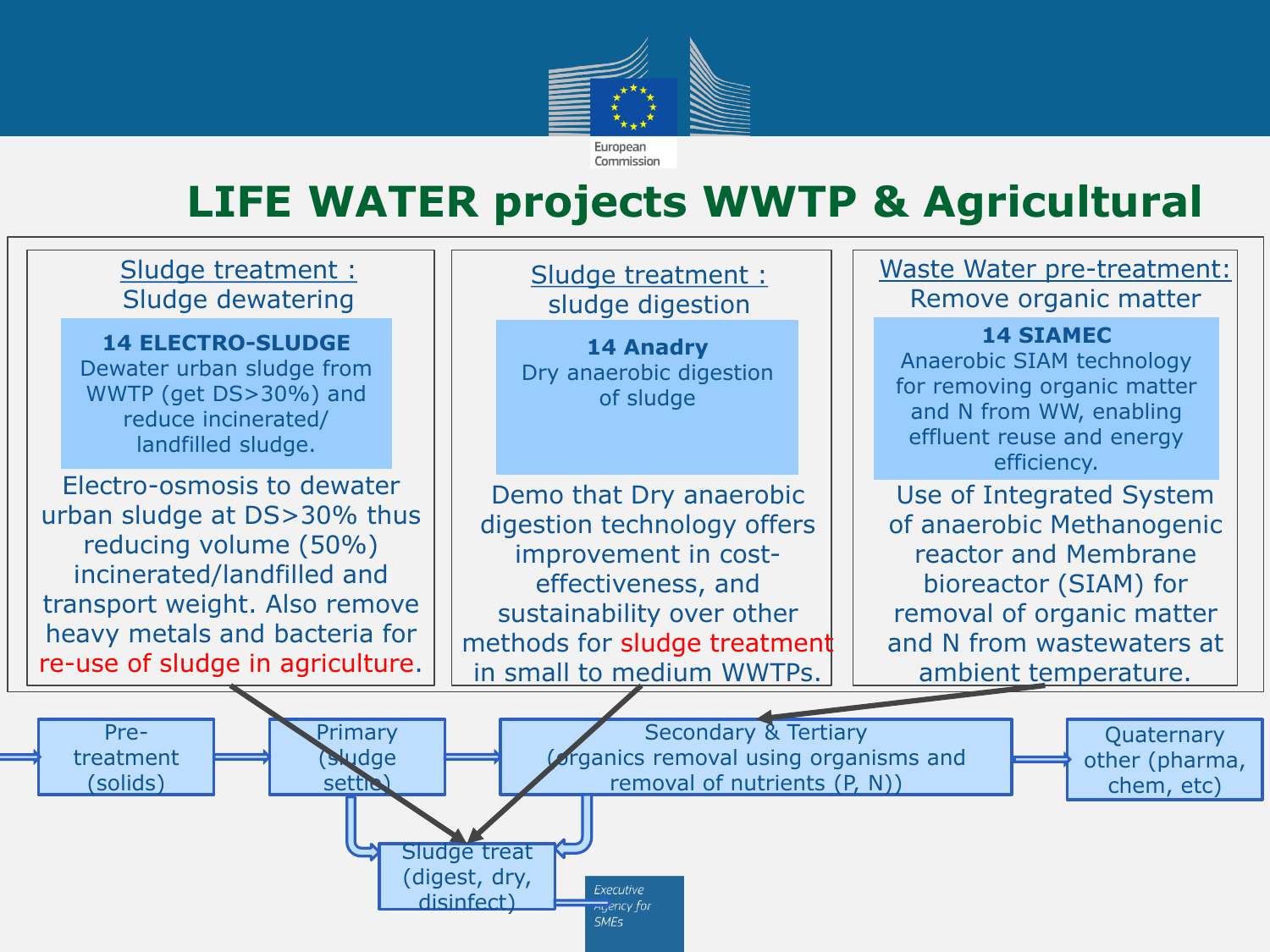

## **LIFE WATER projects WWTP & Agricultural**

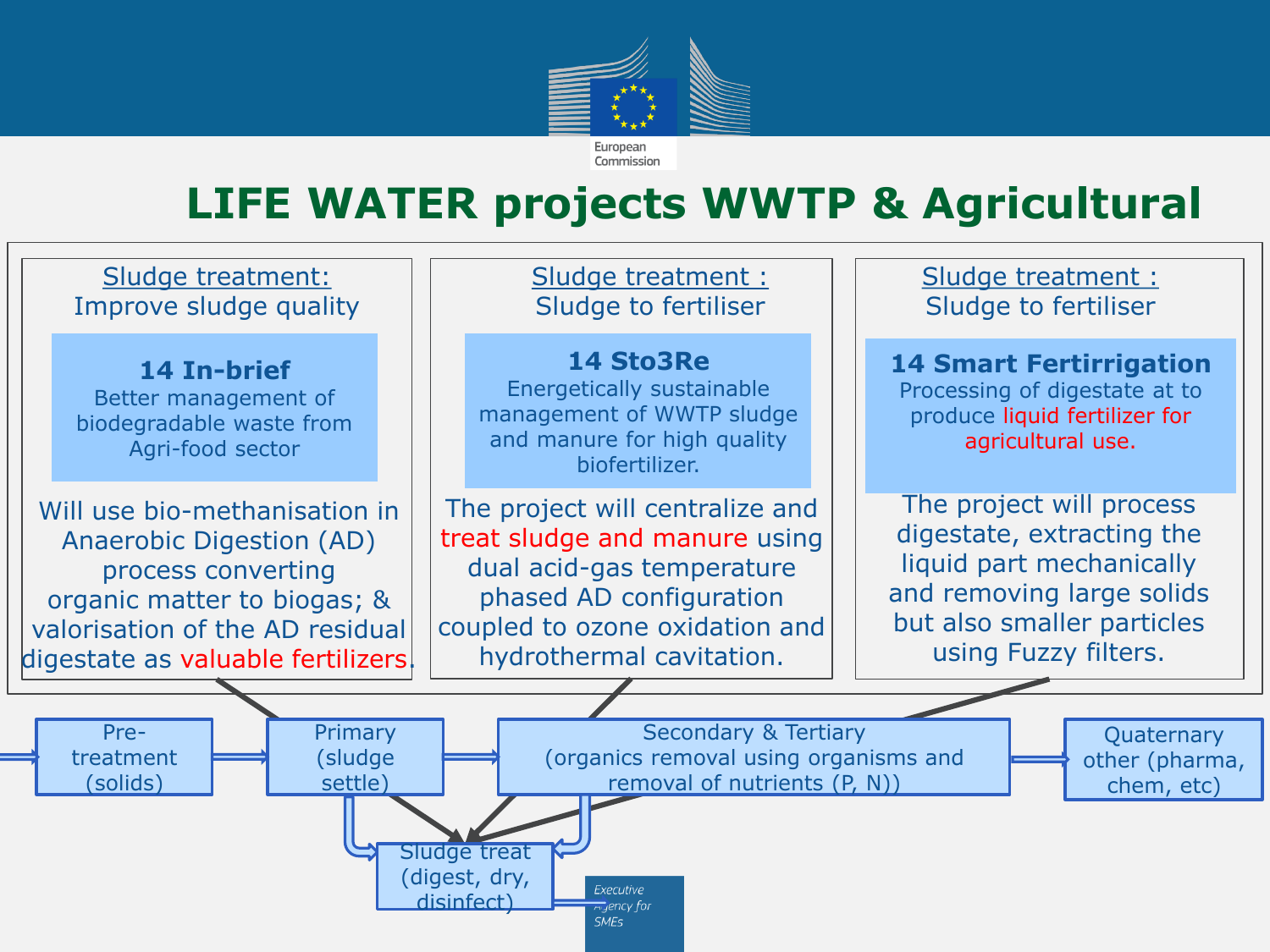### **Full Picture**



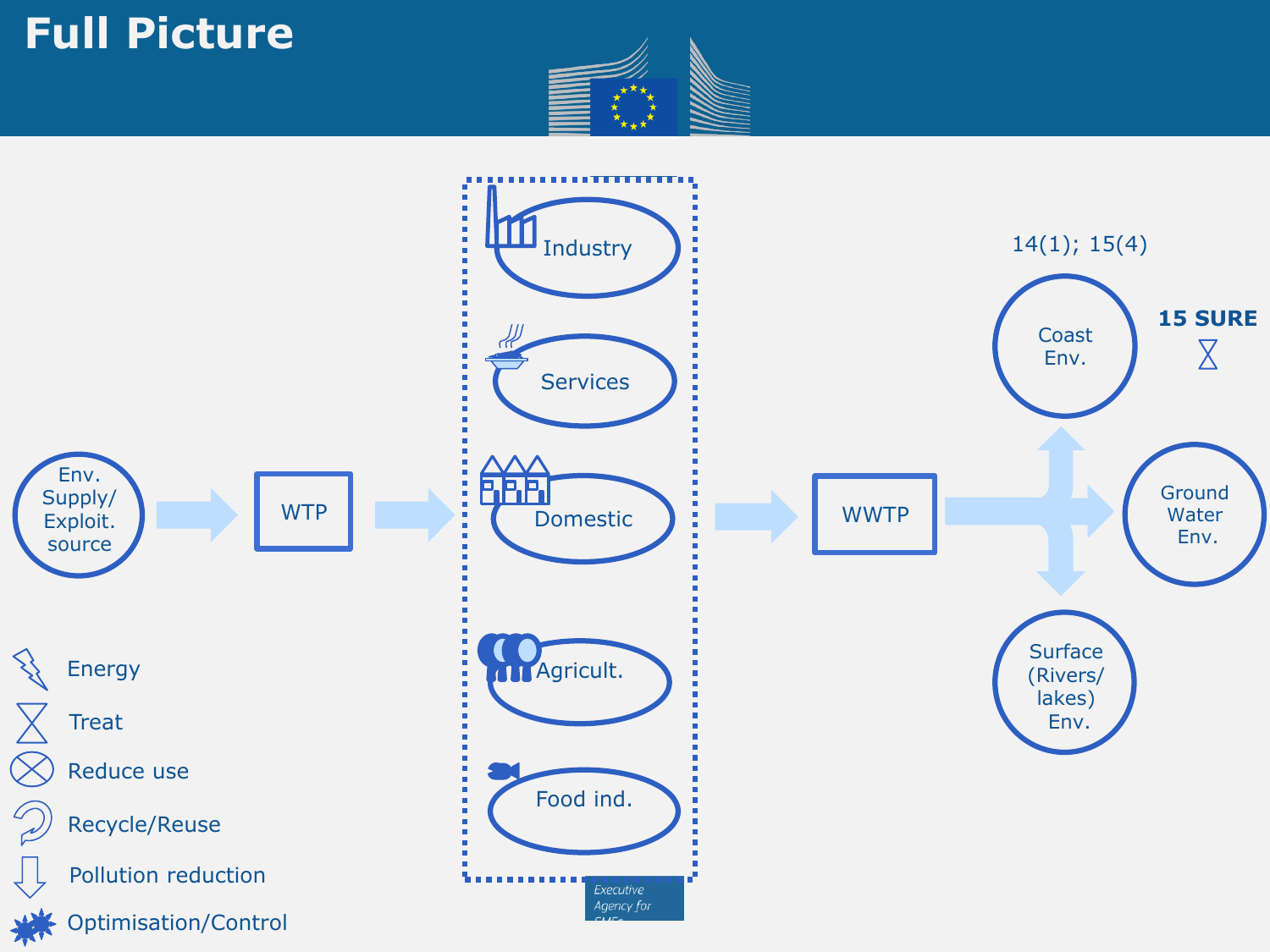### **Coastal Env.**



### **LIFE WATER projects – Coastal sediment**

Treatment: Clean dredged sediments

#### **15 SURE**

Clean and recycle dredged sediments and remove eutrophic and polluted sediments

Demo retrieving and recycling of sediments from shallow eutrophic waters (40k m<sup>3</sup> of sediments). Recycle 70% at 50% less cost. Valorise nutrients in agriculture.

> Executive Agency for **SMEs**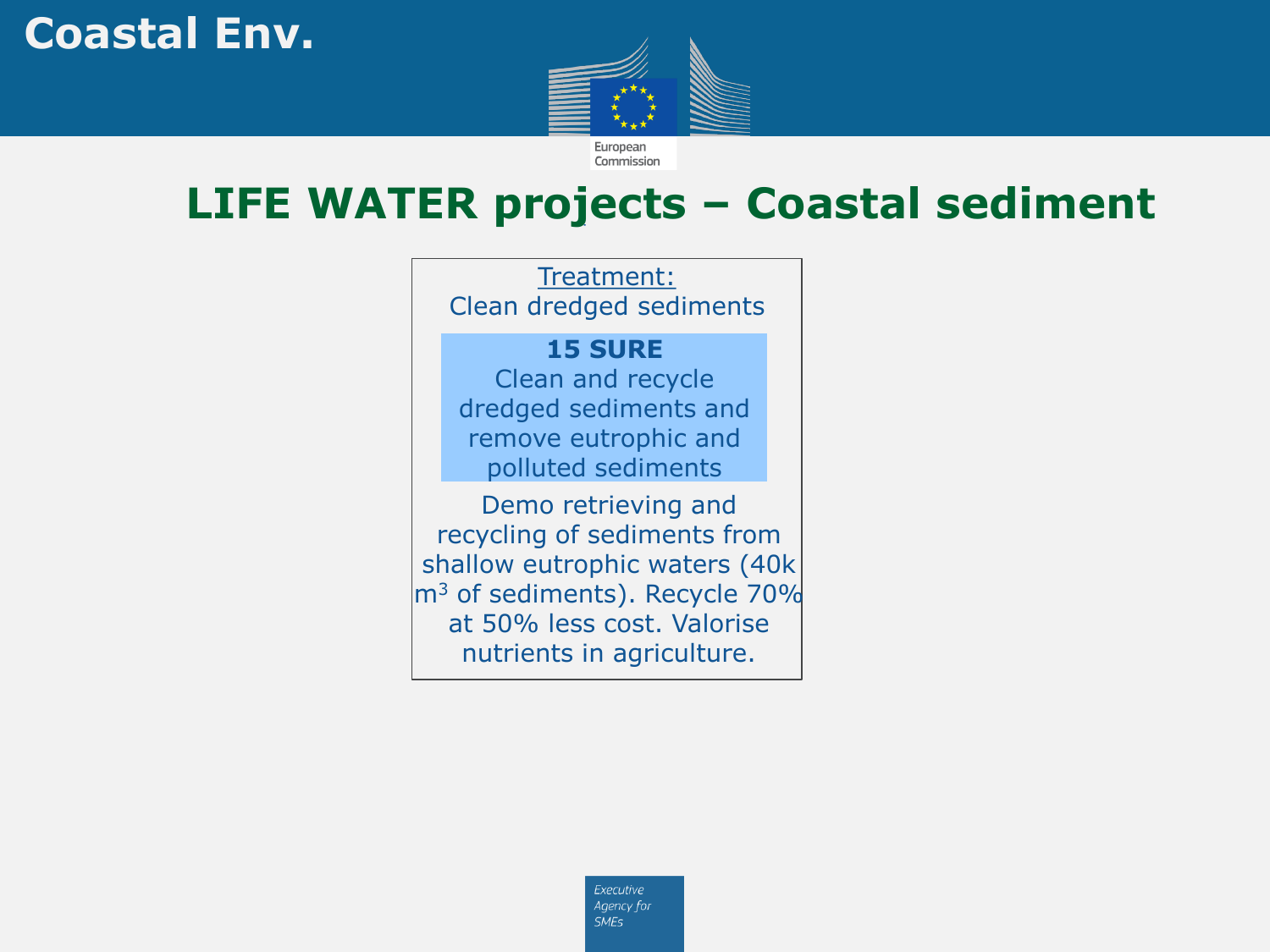### **Coastal Env.**



### **Other LIFE projects – TRIALKYL**

**14 TRIALKYL** More sustainable process for producing P based products. Trimethylphosphite (TMPi) is a compound used in many products. Its production involves toxic chemicals. The project aim is to improve production avoiding toxic chemicals and the production of contaminated WW. Optimise: New production methods

> Executive Agency for **SMEs**